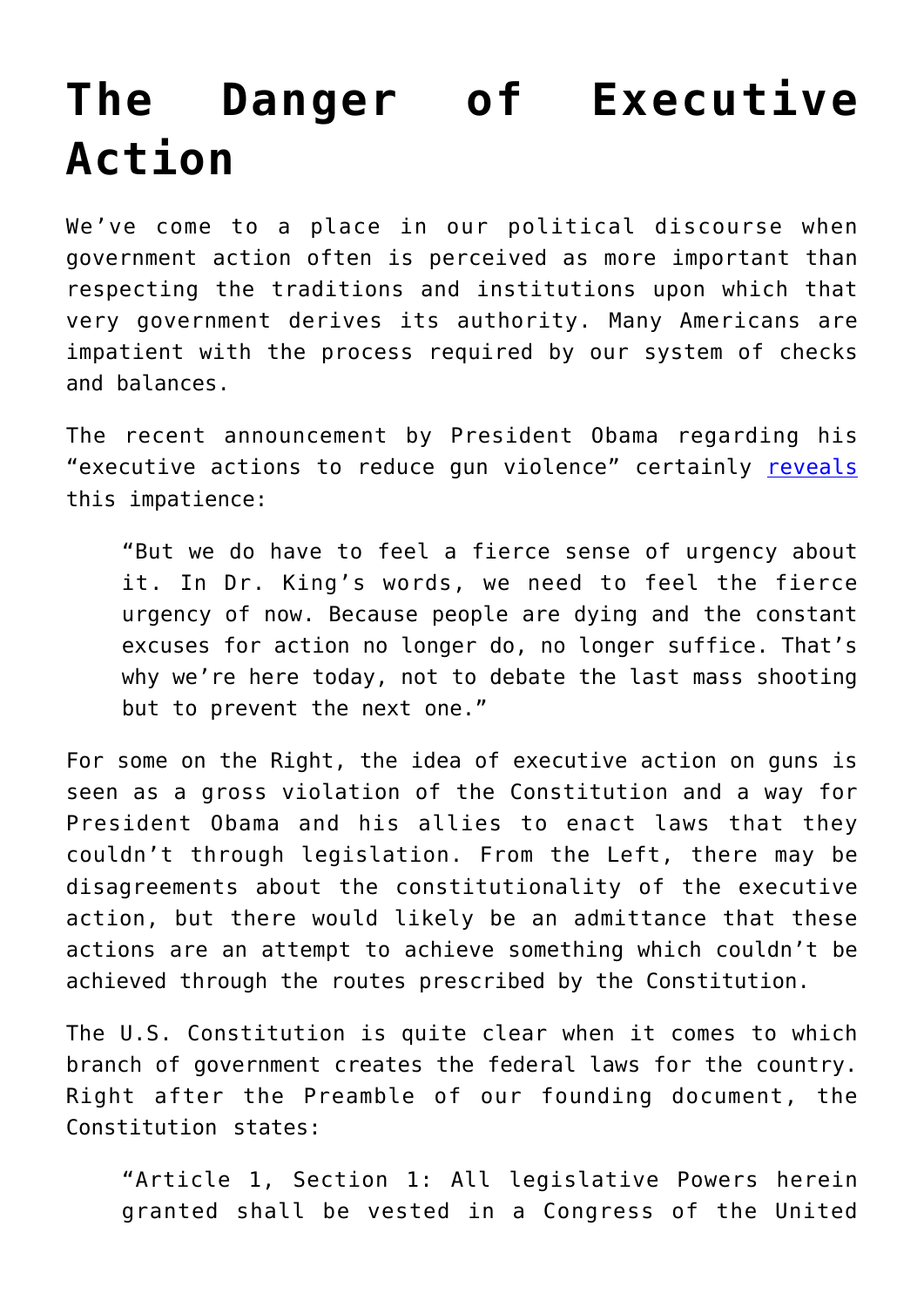States, which shall consist of a Senate and House of Representatives."

Now the executive branch, which President Obama heads, can argue that sometimes executive orders are needed and perfectly constitutional when clarifying or working within existing laws. There certainly is a long history of their use in some form or another going back to our first president, George Washington.

That said, there have also been many examples of abusing executive orders. In these cases, the president initiating the executive order, such as President Franklin Roosevelt, was found to be overstepping his bounds and actually creating a new law, something that is the sole domain of Congress.

I'm not going to try to weigh in on whether or not President Obama's current executive actions are constitutional. That's something for the constitutional lawyers and the courts to come to a resolution on. Though, I do have a sneaky suspicion that enough laws are on the books that justifications for many executive orders, not just on guns, could be found.

And that's what troubles me the most. It should trouble all of us, but I doubt it will trouble a lot of us so long as it's "my guy" in office who is issuing the executive orders.

Right now, it's the conservatives and libertarians who are literally and figuratively up in arms. Many on the Left are cheering the move as long overdue. But what if the roles were reversed? What if it was President Trump instead of President Obama issuing an executive order on immigration? Would those who now cheer President Obama still be cheering if a hypothetical President Trump takes action because Congress won't make a decision?

Those who are supporting Trump in his run for the presidency have repeatedly cited the **[Immigration and Nationality Act of](https://www.gpo.gov/fdsys/pkg/STATUTE-66/pdf/STATUTE-66-Pg163.pdf)** [1952](https://www.gpo.gov/fdsys/pkg/STATUTE-66/pdf/STATUTE-66-Pg163.pdf) to defend the legality of his position on executive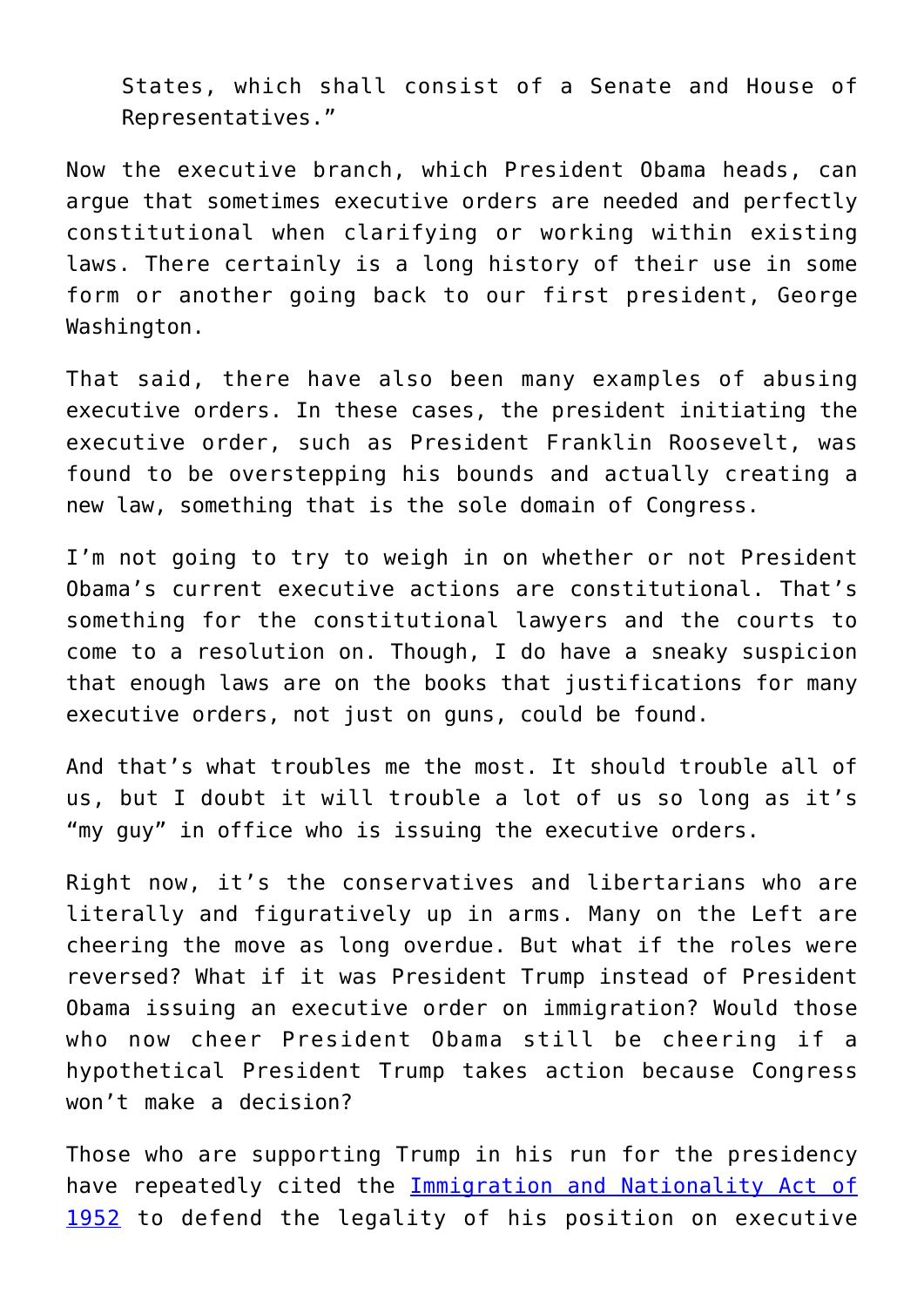action regarding Muslim immigrants. For those on the Left who think the idea of citing that law for executive action is absurd, here's how Rush Limbaugh [describes](http://www.rushlimbaugh.com/daily/2015/12/09/trump_s_nutty_proposal_is_already_the_law_of_the_land_and_was_used_by_jimmy_carter_during_the_hostage_crisis) the justification:

"Here is number eight US Code 1182, inadmissible aliens. This law was written in 1952. It was passed by a Democrat-controlled Congress, House and Senate, and signed by a Democrat president.

'Suspension of entry or imposition of restrictions by president. Whenever the president finds that the entry of any aliens or of any class of aliens into the United States would be detrimental to the interests of the United States, the president may, by proclamation, and for such period as he shall deem necessary, suspend the entry of all aliens or any class of aliens as immigrants or nonimmigrants or impose on the entry of aliens any restrictions he may deem to be appropriate.'

Over here, everybody in the establishment in the political class, Republican, Democrat, media, you name it, is all claiming that what Trump said is dumb, stupid, reckless, dangerous, unconstitutional, while it is the law of the land. And it was utilized by Jimmy Carter, no less, in 1979 to keep Iranians out of the United States, but he actually did more. He made all Iranian students already here check in, and then he deported a ton of 'em."

If you're on the Left, and you can imagine a President Trump, do you think he'd use this argument to justify an executive order banning Muslims from immigrating to the United States? Furthermore, what if it is "legal" in the same way President Obama's executive orders are "legal"? Does that trouble you?

The warning is real. While we may think that government action by executive order is superior to a long, drawn-out battle over legislation in Congress, it violates the very balance of power that was purposefully instituted in our Constitution for